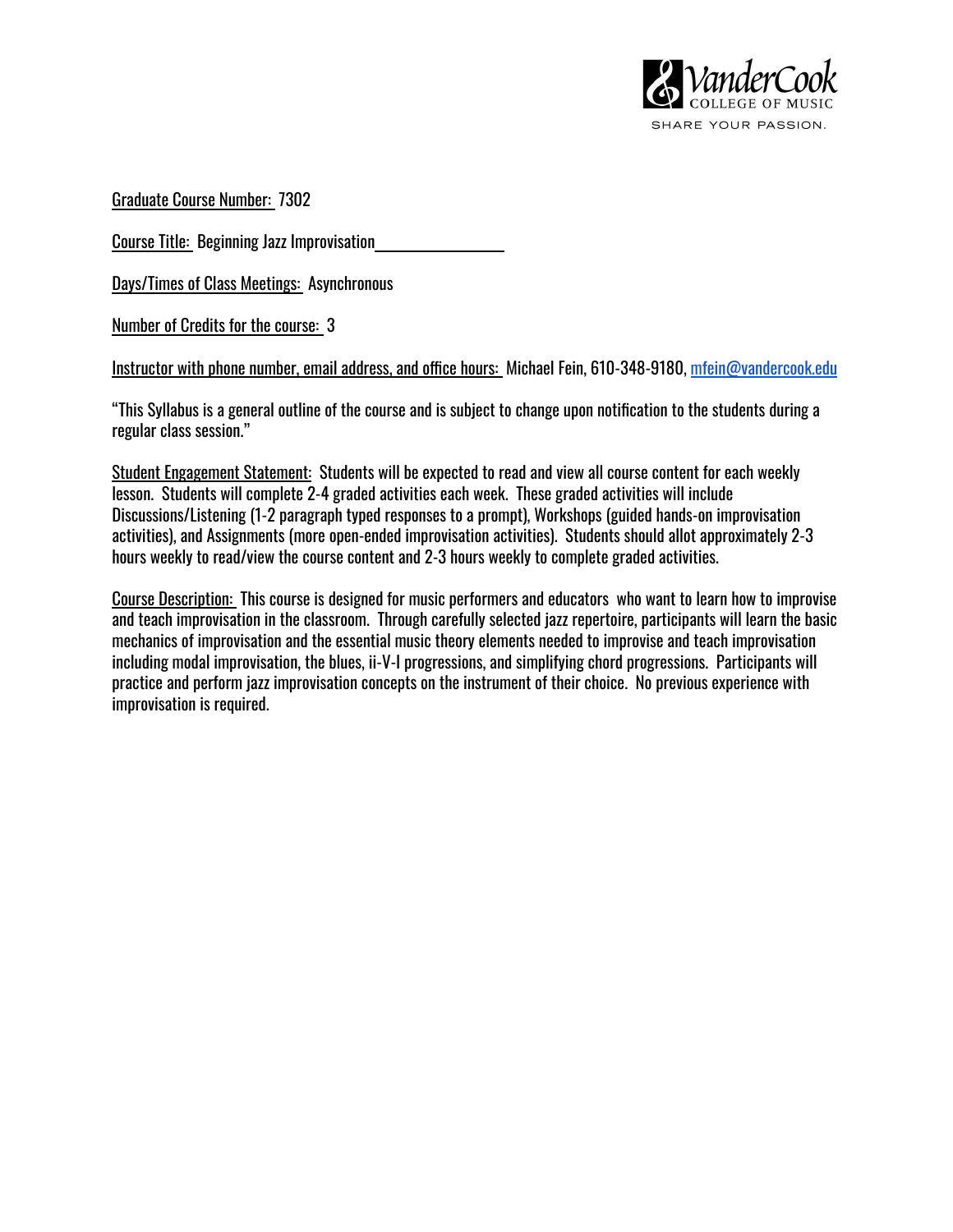

| <b>Student Learning Outcomes</b>                                                                                                                                                                                                                                                                                                                                                                                                                                                                                                                                                                                                                                        | <b>Outcomes Assessments</b>                                                                                                                                                                                                                                                                                                                                                                                              |
|-------------------------------------------------------------------------------------------------------------------------------------------------------------------------------------------------------------------------------------------------------------------------------------------------------------------------------------------------------------------------------------------------------------------------------------------------------------------------------------------------------------------------------------------------------------------------------------------------------------------------------------------------------------------------|--------------------------------------------------------------------------------------------------------------------------------------------------------------------------------------------------------------------------------------------------------------------------------------------------------------------------------------------------------------------------------------------------------------------------|
| Students will be able to improvise over a blues<br>progression using a variety of approaches<br>(pentatonic scales, blues scale, chord tones, and<br>mixolydian mode).<br>Students will be able to apply dorian and mixolydian<br>modes and the major scale to a variety of modal jazz<br>repertoire and improvise using those modes.<br>Students will be able to identify the chord tones of<br>major 7th, dominant 7th, minor 7th, and diminished<br>7th chords and improvise using those chord tones.<br>Students will be able to improvise over a ii-V-I<br>progression in major and minor tonalities using the<br>"bracket approach" to simplifying a progression. | Students will perform and record themselves<br>improvising over a variety of blues songs.<br>Students will perform and record themselves<br>improvising over a variety of modal songs using<br>modes.<br>Students will perform and record themselves<br>improvising over a variety of songs using chord<br>tones.<br>Students will perform and record themselves<br>improvising over a ii-V-I (functional harmony) song. |

Program-Level Outcomes Addressed: Professionalism in Teaching - Candidates will participate in group and character-building activities by working alone and with others to explore personal strengths, weaknesses, opportunities, and threats to personal and professional growth. Students will demonstrate the ability to: Research best educational practices; Discern new uses for information from a variety of course work; Reflectively discuss their teaching and ways to enhance it, Excellence in Music- Candidates will explore more deeply the culturally and historically important aspects of music, musicians, and composers throughout the world and across time. Students will demonstrate the ability to: Recognize style traits of various composers, genres, and periods; Identify major and transitional composers in a variety of styles, genres, and periods; Learn or review and apply new techniques to perform in a style appropriate to genre, style, period, and culture, Strength in Character- Candidates will develop new approaches to the praxis of teaching by learning about, experiencing, and using best practice techniques as borne out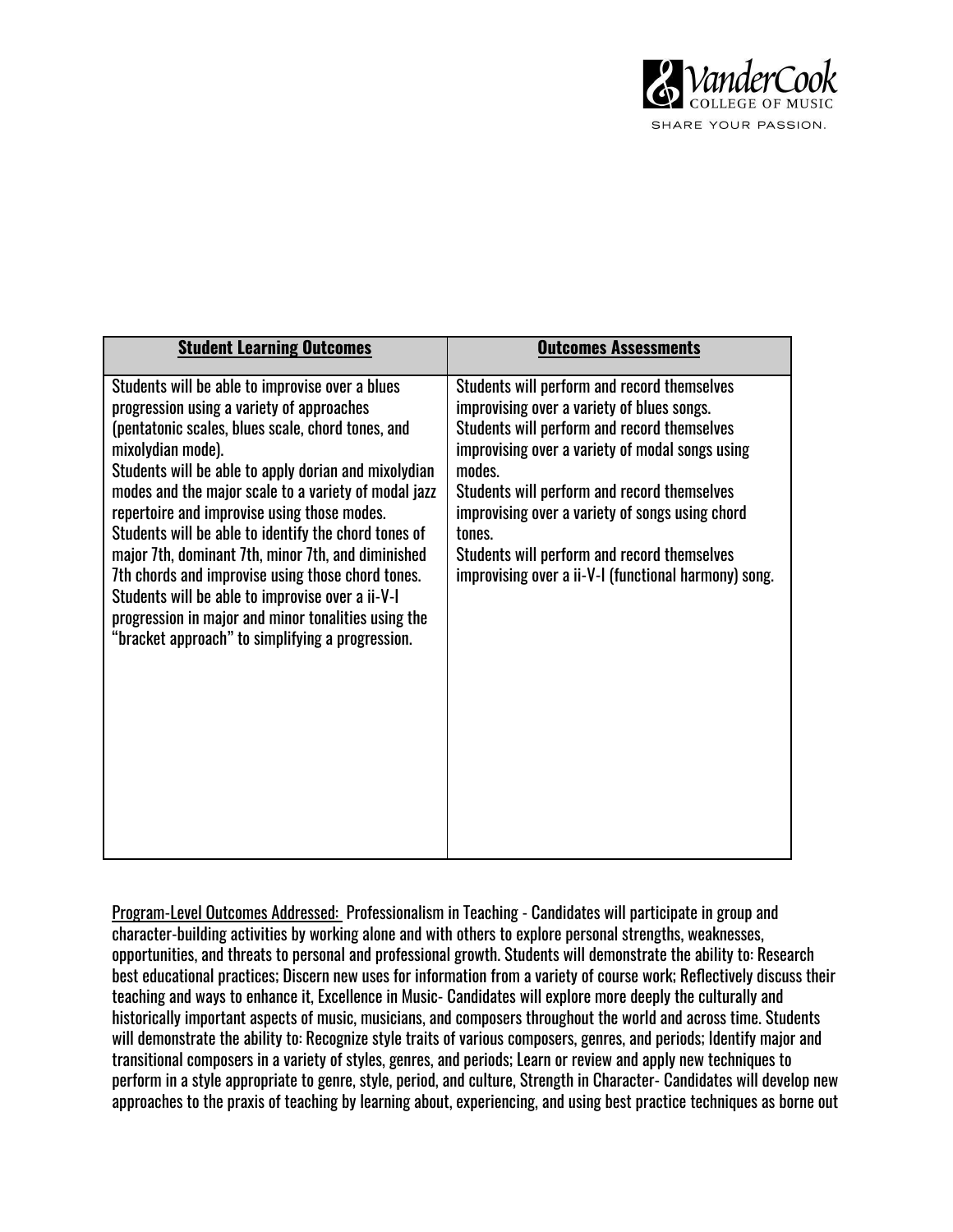

in proven traditional practices and those demonstrated as effective through current research. Students will demonstrate the ability to: Discuss a variety of educational approaches; Describe why particular educational approaches are chosen for use; Choose and apply new approaches to the teaching praxis.

Course Requirements and Assessment: The key to success is regular study/practice time and staying in communication with me if you have any problems or questions.

Grades will be based on the following: Discussions/Listening - 10 pts. each Workshops - 50 pts. each Quizzes - 50 pts. each (take multiple times as needed) Assignments - 100 pts. each

\*\*Class chats are optional\*\*

Students will complete and submit class activities each week. The Exit Assessments will include the following unit assignments: Blues Improvisation (week 3) Modal Improvisation (week 5) ii-V-I Improvisation (week 7) Transcription Project (week 8)

Grading Breakdown: Grades will be based on the following: Discussions/Listening - 10 pts. each Workshops - 50 pts. each Quizzes - 50 pts. each (take multiple times as needed) Assignments - 100 pts. each

Instructional Materials: REQUIRED: Capability to create and submit audio or video recordings. I suggest a simple setup: smartphone, tablet, or computer with built-in microphone and/or camera. REQUIRED: You should have at least 2 years of study on your primary instrument and be able to read treble and bass clef.

Course Bibliography: There are no required texts for this course. OPTIONAL: Teaching Music Improvisation with Technology by Michael Fein (\$34.17). Publisher: Oxford University Press. ISBN-10: 019062826X; ISBN-13: 978-0190628260

Course Calendar or Schedule: Pre-Assignment: Improvisation Overview Discussion 1: Meet and Greet Improvisation is composing in the moment. Improvisation is limited by three main factors. Improvisation is something everyone can do. Improvisation is for every genre. Improvisation Tools (scales, chord tones, melodic motifs)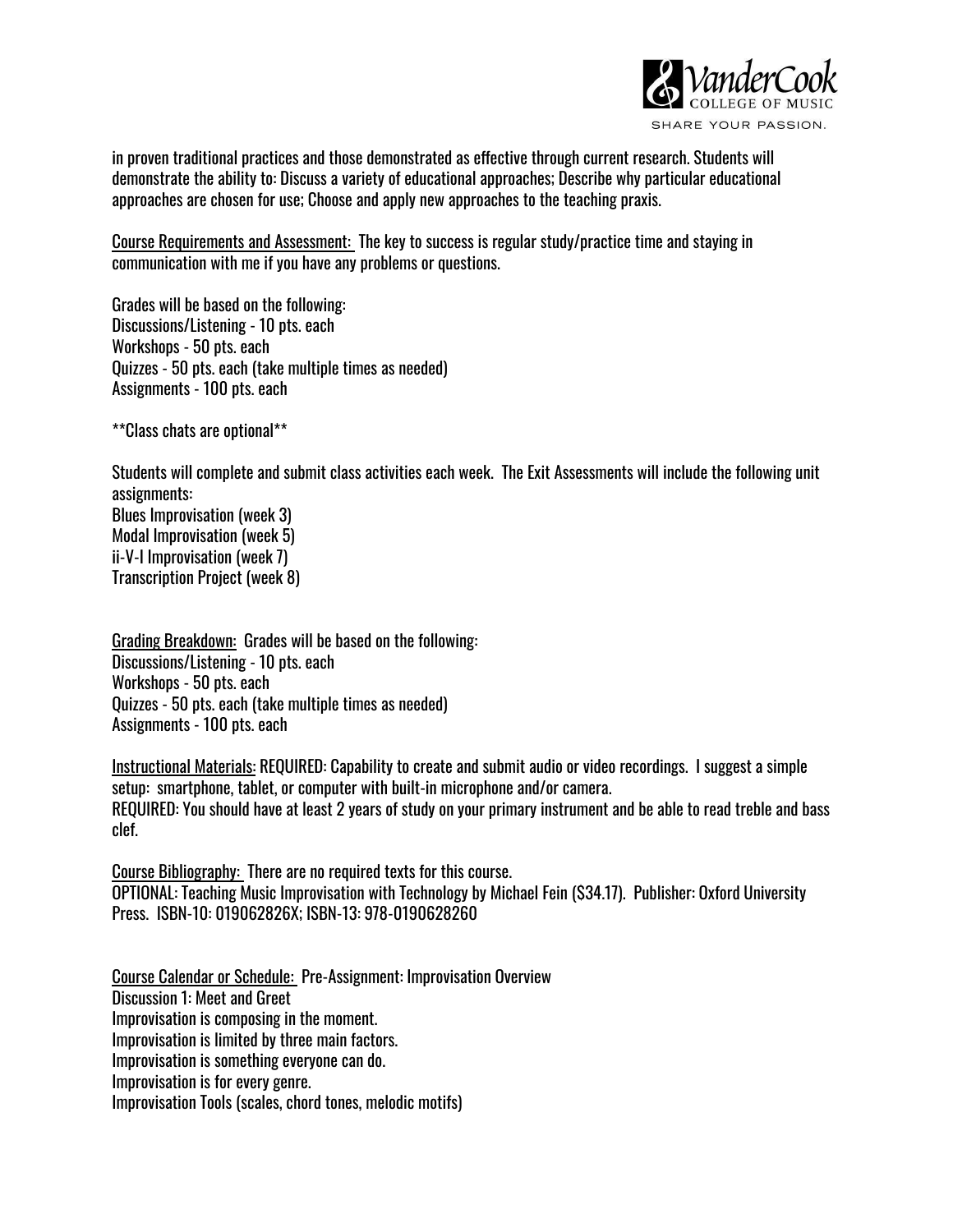

Improvisation Practice Strategies Repertoire Selection Quiz 1: Improvisation Overview

Week 1: Major Pentatonic Scale Improvisation Major Pentatonic Scale Workshop: Major Pentatonic Patterns Optional: iReal Pro Assignment 1: Major Pentatonic Scale Improvisation

Week 2: Blues: Minor Pentatonic & Blues Scales and 4-bar phrase structure Basic Blues Form Minor Pentatonic and Blues Scale Construction Listening: "Bags Groove" by Milt Jackson (performed with Miles Davis) Workshop 1: Minor Pentatonic and Blues Scales in Bb and F 4-Bar Phrase Structure Assignment 2: Blues Improvisation Using Minor Pentatonic and Blues Scales

Week 3: Blues: Chord Tones & Mixolydian Mode Listening: "Watermelon Man" by Herbie Hancock Construction of Dominant 7th Chords Chord Tones of the Basic Blues Progression in F Analysis of "Watermelon Man" Workshop 3.1: "Watermelon Man" Chord Tones Construction of Mixolydian Mode Workshop 3.2: "Watermelon Man" Mixolydian Modes Assignment 3: "Watermelon Man" Chord Tone and Mixolydian Mode Improvisation

Week 4: Dorian Mode and Minor 7th Chords Listening: "Cantaloupe Island" by Herbie Hancock Dorian Mode Construction Analysis of "Cantaloupe island" by Herbie Hancock Workshop 4.1: "Cantaloupe Island" Dorian/Mixolydian Mode Scales Construction of Minor 7th Chords Workshop 4.2: "Cantaloupe Island" Chord Tones Assignment 4: "Cantaloupe Island" Modal and Chord Tone Improvisation

Week 5: Mixing Modes in a Modal Jazz Tune Listening 5: "Song for My Father" by Horace Silver Analysis of "Song for My Father" by Horace Silver "Song for My Father" Chord Tones 1-3-5-7 Workshop 5.1: "Song for My Father" Chord Tones 3-5-7-1 Workshop 5.2: "Song for My Father" Modes Assignment 5: "Song for My Father" Modal and Chord Tone Improvisation

Week 6: Creating Walking Bass Lines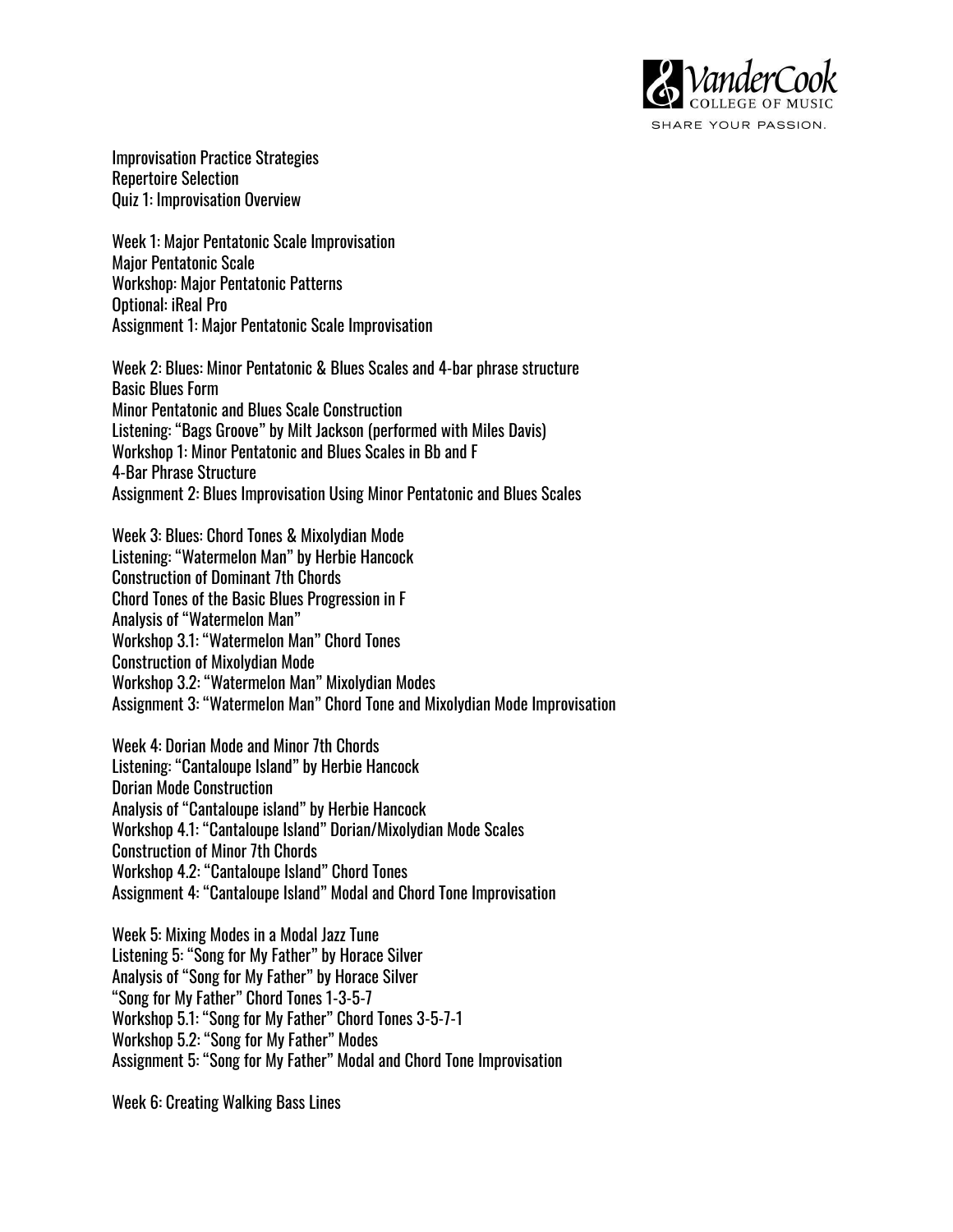

Listening: "Doxy" by Sonny Rollins Analysis of "Doxy" by Sonny Rollins Diminished 7th Families Workshop 6.1: "Doxy" Chord Tones Exercise Workshop 6.2: "Doxy" Walking Bass Line Assignment 6: "Doxy" Chord Tone Improvisation

Week 7: Simplifying Chord Progressions Listening: "I'll Remember April" Major to Parallel Minor Workshop 7.1: Major to Minor Improvisation in "I'll Remember April" Diatonic Chords from Major Scale Diatonic Chords from Minor Scale Analysis of "I'll Remember April" Workshop 7.2: Scales for "I'll Remember April" Assignment 7: "I'll Remember April" Improvisation

Week 8: Final Exam and Transcription Project Final Exam: Modes and Chord Tones Assignment 8: Solo Transcription Project

Attendance Policy: Asynchronous. No required meetings.

#### Candidate Conduct

"An important part of VanderCook's Conceptual Framework and Candidate Dispositions and Outcomes is the focus on professionalism and character. Specific descriptors include participation as well as attendance, flexibility in the face of changing circumstances and institutional needs, the commitment to continual personal development, self-reflection and growth, respect for the academic community and the individuals and resources of that community, and behavior, speech and dress that is appropriate and respectful in the educational environment. Failure to observe standards of professional behavior may result in referral to the Standards Committee and/or the appropriate dean. Consistent concerns in this area will have an impact on successful completion of the program."

● Cell Phone/Computer Policy: Students will complete online class posts and assignments in a professional manner with appropriate tone and language.

#### Health and Safety

VanderCook College of Music is committed to providing a safe and healthy environment for study and work. Basic information regarding the maintenance of health and safety within the contexts of practice, performance, teaching and listening is provided throughout the academic year. Health and safety information specific to this course will be addressed. It is the responsibility of each individual musician to take an active role in making informed decisions to help maintain their own health and safety.